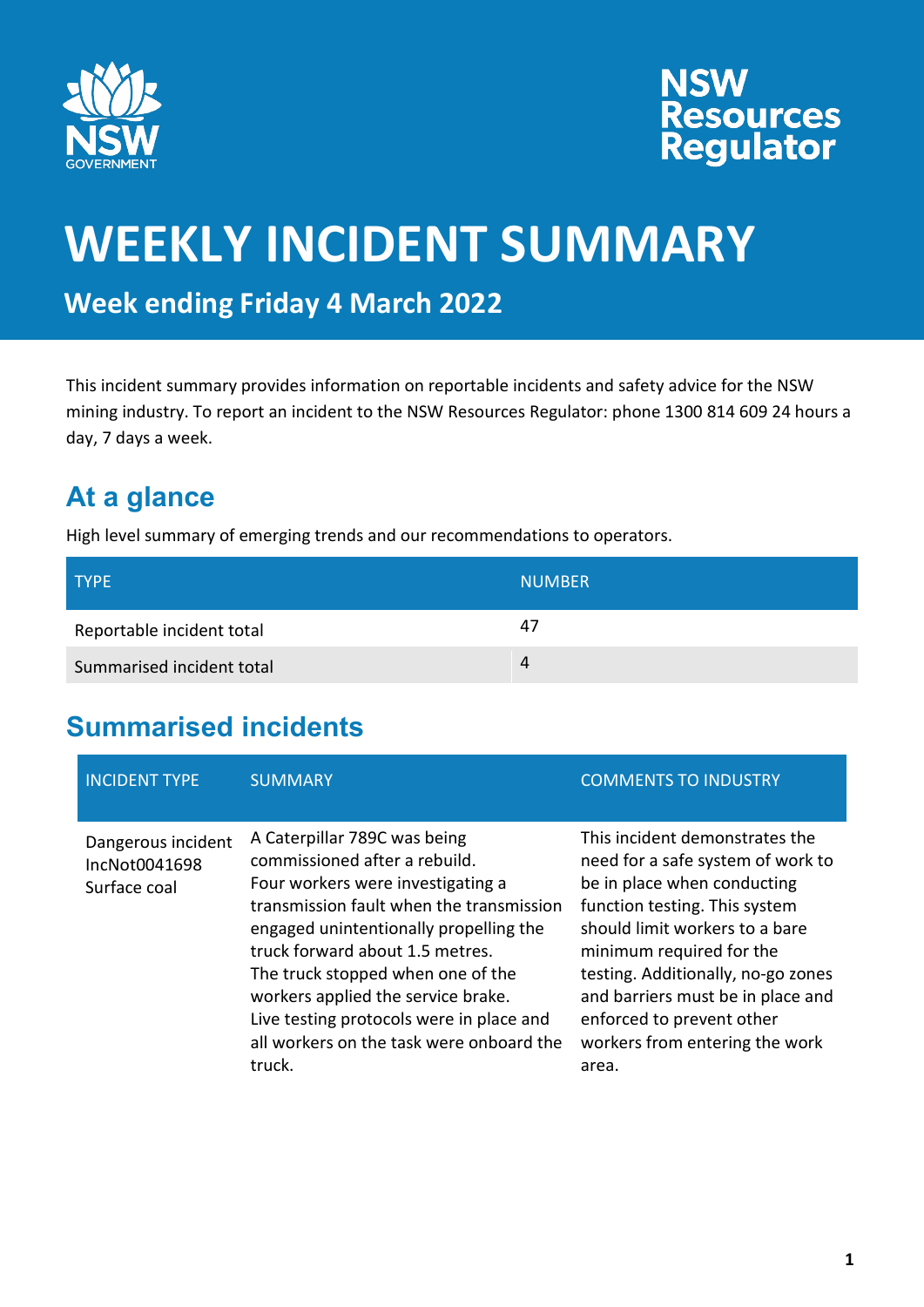#### **WEEKLY INCIDENT SUMMARY**

Week ending Friday 4 March 2022

# **NSW<br>Resources<br>Regulator**



| Dangerous incident<br>IncNot0041718<br>Underground coal          | A worker suffered an electric shock while<br>operating a continuous miner.<br>At the time of the incident, the worker<br>was standing on the left-hand side of the<br>miner with one hand resting on the<br>bolting cassette and other hand touching<br>installed rib mesh.<br>The worker felt the shock when the<br>miner driver started the cutter head. The<br>power supply tripped at the control<br>board outlet for the continuous miner. | This incident is under<br>investigation and further<br>information may be published<br>later.                                                                                                                                                                                                  |
|------------------------------------------------------------------|-------------------------------------------------------------------------------------------------------------------------------------------------------------------------------------------------------------------------------------------------------------------------------------------------------------------------------------------------------------------------------------------------------------------------------------------------|------------------------------------------------------------------------------------------------------------------------------------------------------------------------------------------------------------------------------------------------------------------------------------------------|
| Dangerous incident<br>IncNot0041734<br>Construction<br>materials | A worker suffered an electric shock while<br>leaning on a conveyor structure and<br>using a stick welder with voltage<br>reduction device (VRD) protection. The<br>worker's clothing was damp because of<br>humid conditions.                                                                                                                                                                                                                   | People involved with welding<br>activities should remain insulated<br>from the welding job. Welding<br>gloves are not electrical<br>insulators. Damp gloves and<br>clothing can increase the<br>likelihood of suffering an electric<br>shock.<br>Refer to:<br>Safety Bulletin SB19-03 Welding- |

[related electric shocks increase](https://www.resourcesregulator.nsw.gov.au/sites/default/files/documents/sb19-03-welding-related-electric-shocks-increase.pdf)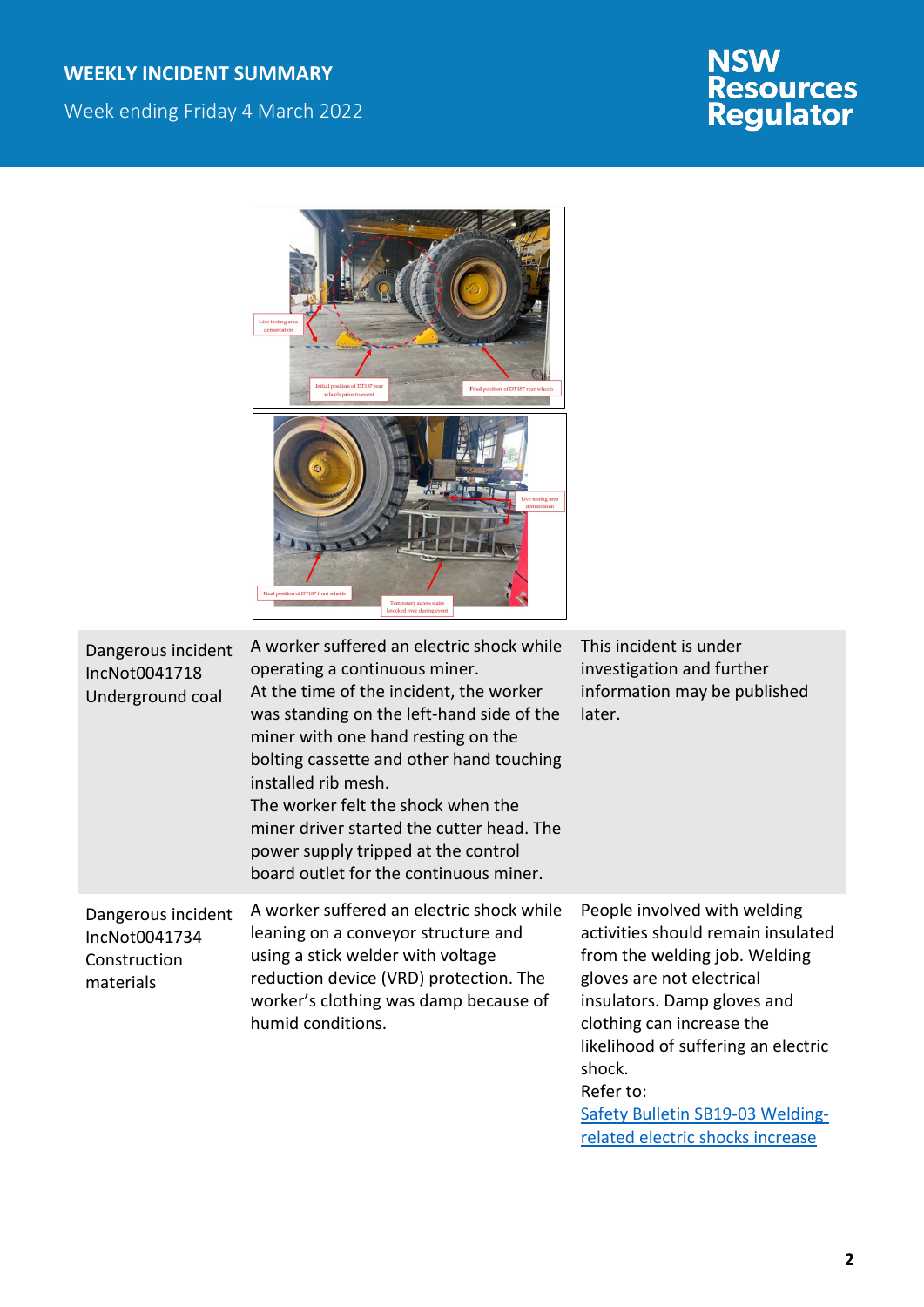#### **WEEKLY INCIDENT SUMMARY**

Week ending Friday 4 March 2022

## **NSW<br>Resources<br>Regulator**

Dangerous incident IncNot0041738 Underground coal

A worker was cleaning under an operating conveyor belt. As he repositioned himself, he placed his hand on the belt stringer and in doing so, his glove made contact with the belt roller. This caused the worker's hand to be pulled between the roller and the bracket. The worker suffered a laceration requiring medical treatment. The worker was inexperienced and had recently started in the industry.

#### [NSW Resources Regulator](https://www.resourcesregulator.nsw.gov.au/sites/default/files/documents/ees-info-sheet-no-2-basic-electrical-welding-practices.pdf)  [Information Sheet No](https://www.resourcesregulator.nsw.gov.au/sites/default/files/documents/ees-info-sheet-no-2-basic-electrical-welding-practices.pdf) 2: Basic [welding practices](https://www.resourcesregulator.nsw.gov.au/sites/default/files/documents/ees-info-sheet-no-2-basic-electrical-welding-practices.pdf)

When working near operating conveyors, workers must remain clear of the conveyor belt, idlers and other entanglement points. Inexperienced workers must be supervised and trained for the tasks allocated. Training related to the hazard associated with common mining equipment such as conveyors must be provided to new workers.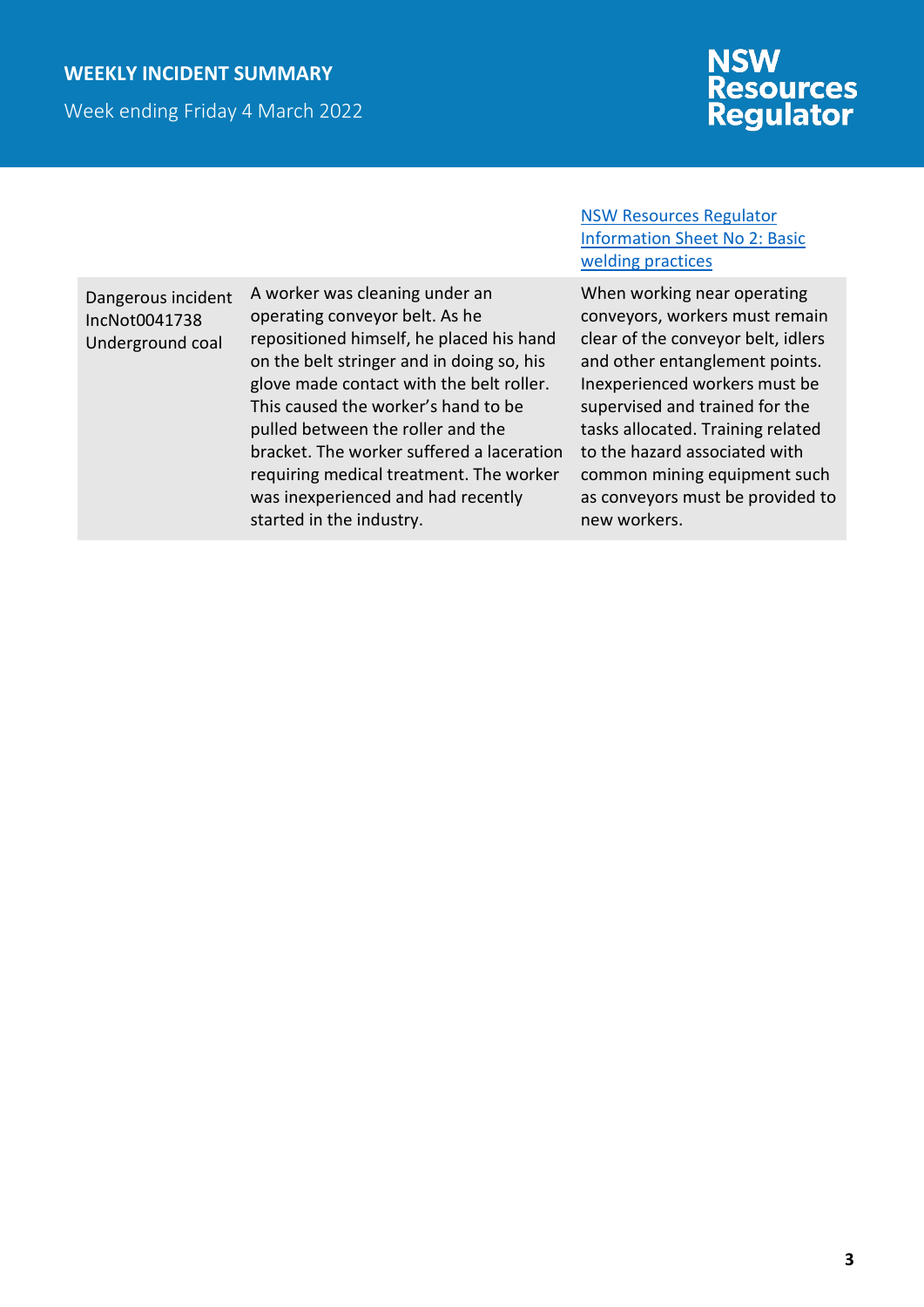Week ending Friday 4 March 2022



### **Other publications of interest**

The incidents are included for your review. The NSW Resources Regulator does not endorse the findings or recommendations of these incidents. It is your legal duty to exercise due diligence to ensure the business complies with its work health and safety obligations.

#### **PUBLICATION ISSUE/TOPIC**

|             | International (fatal)                                                                                                                                                                                                                                                                                                                                                                                                                                                                                                                                                                                |
|-------------|------------------------------------------------------------------------------------------------------------------------------------------------------------------------------------------------------------------------------------------------------------------------------------------------------------------------------------------------------------------------------------------------------------------------------------------------------------------------------------------------------------------------------------------------------------------------------------------------------|
| <b>MSHA</b> | <b>Mine fatality</b><br>On 11 January 2022, a 32-year-old miner died while driving on a mine road when<br>a tree fell from a highwall onto the cab of his pick-up truck. This was the third<br>fatality reported in 2022 and the first classified as 'falling, rolling or sliding rock or<br>material of any kind'. Best practices include examining highwalls frequently and<br>from as many perspectives as possible, and to train all workers to recognise<br>hazardous highwall conditions.<br><b>Details</b>                                                                                    |
| <b>MSHA</b> | <b>Mine fatality</b><br>On 7 January 2022, a 35-year-old continuous mining machine operator was fatally<br>injured when he was pinned between the remote-controlled miner and the coal<br>rib. This was the second fatality reported in 2022, and the first classified as<br>'machinery'. Best practices include operating equipment from a safe location,<br>maintaining proximity detection systems in the approved operating condition and<br>developing and implementing procedures for tramming, repositioning, cable<br>handling and moving remote controlled miners safely.<br><b>Details</b> |
| <b>MSHA</b> | <b>Mine fatality</b><br>On 3 December 2021, a miner was fatally injured when he became entangled in<br>the return idler on the belt conveyor under a portable crusher plant. This was the<br>33rd fatality reported in 2021, and the 16th classified as 'powered haulage'. Best<br>practices included removing power from the belt drive before performing<br>maintenance and guarding moving machine parts to protect workers from making<br>contact with moving parts.<br><b>Details</b>                                                                                                           |
| <b>MSHA</b> | <b>Mine fatality</b><br>On 14 January 2022, a 44-year-old contract labourer with 13 years of total<br>experience suffered fatal injuries when he fell to a concrete surface. At the time<br>of the accident, the contractor was on a belt conveyor in a preparation plant and                                                                                                                                                                                                                                                                                                                        |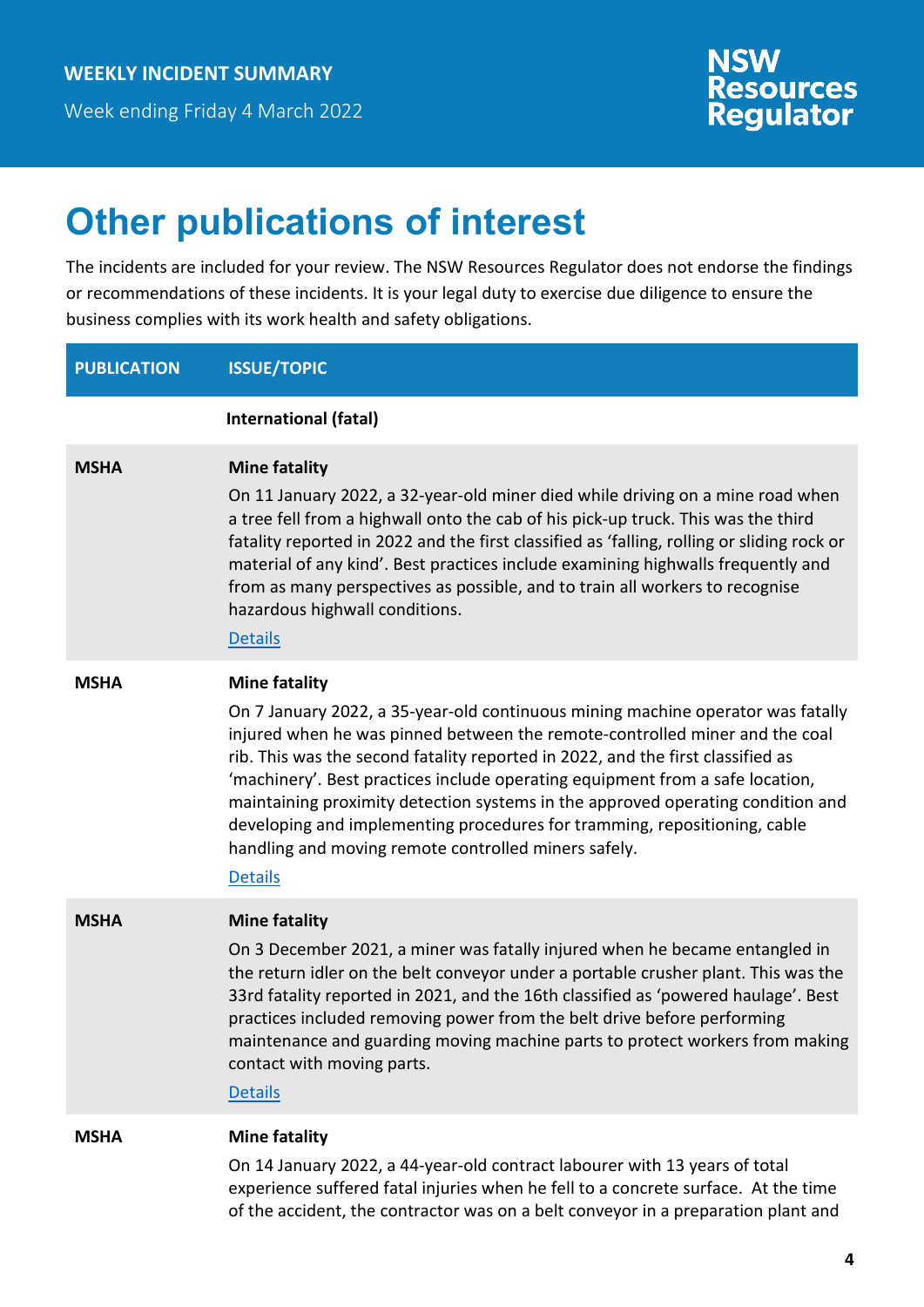Week ending Friday 4 March 2022

# **NSW<br>Resources<br>Regulator**

|                                                                                          | was working to replace a belt conveyor roller. This is the fourth fatality reported<br>in 2022, and the first classified as 'slip or fall of person'. Best practice includes<br>establishing and following safety policies and procedures when working at<br>heights.<br><b>Details</b>                                                                                                                                                                                                                                                                                                                                                                                                                                                                                                                                                                        |
|------------------------------------------------------------------------------------------|----------------------------------------------------------------------------------------------------------------------------------------------------------------------------------------------------------------------------------------------------------------------------------------------------------------------------------------------------------------------------------------------------------------------------------------------------------------------------------------------------------------------------------------------------------------------------------------------------------------------------------------------------------------------------------------------------------------------------------------------------------------------------------------------------------------------------------------------------------------|
| <b>NZ MinEX</b>                                                                          | Fatal injury during hydraulic hose repair<br>The main hydraulic pressure hose failed on a wheeled loader, requiring<br>replacement. Residual hydraulic pressure was released from the loader's lifting<br>system to allow access to the main hose valve. The boom was then raised with<br>assistance of a second machine allowing the grapple to flop to a natural position.<br>It was then lowered and supported by the loader's grapple tine tips. The<br>mechanic was working under the boom when it slumped unexpectedly, fatally<br>pinning the mechanic.<br><b>Details</b>                                                                                                                                                                                                                                                                               |
|                                                                                          | National (other, non-fatal)                                                                                                                                                                                                                                                                                                                                                                                                                                                                                                                                                                                                                                                                                                                                                                                                                                    |
| <b>WA Department</b><br>of Mines,<br>Industry,<br><b>Regulation and</b><br><b>Safety</b> | <b>Companies fined after workers exposed to asbestos</b><br>A multinational resources company and a mining services company will both pay<br>after multiple employees came in contact with a carcinogen. Alcoa and<br>Monadelphous Engineering Associates pleaded guilty to failing to provide a safe<br>work environment after two contractors became exposed to asbestos at the<br>Pinjarra Refinery in Oakley, south of Perth. Mandurah Magistrates Court heard<br>the pair were improperly trained in asbestos awareness before entering the work<br>site, where they installed a 33 kilovolt power cable in 2018. The judge ruled Alcoa<br>should pay \$30,000 plus \$5000 in litigation expenses, and Monadelphous \$25,000<br>plus \$6000 in costs, to the Western Australian Department of Mines, Industry<br>Regulation and Safety.<br><b>Details</b> |
| <b>Resources Safety</b><br>and Health<br>Queensland                                      | Managing the risks of storm season 2022<br>A mine site's emergency management plan (EMP) for storm events should include<br>adequate resources, facilities and procedures that are available before, during,<br>and after a storm. Ideally, storm-related management should be included in the<br>safety and health management system, safety management system or safety and<br>security management system (system relevant to your site). The EMP must be<br>based on a risk assessment. There are check lists at the end of this bulletin that<br>include items to consider when preparing for or recovering from storms.<br><b>Details</b>                                                                                                                                                                                                                 |